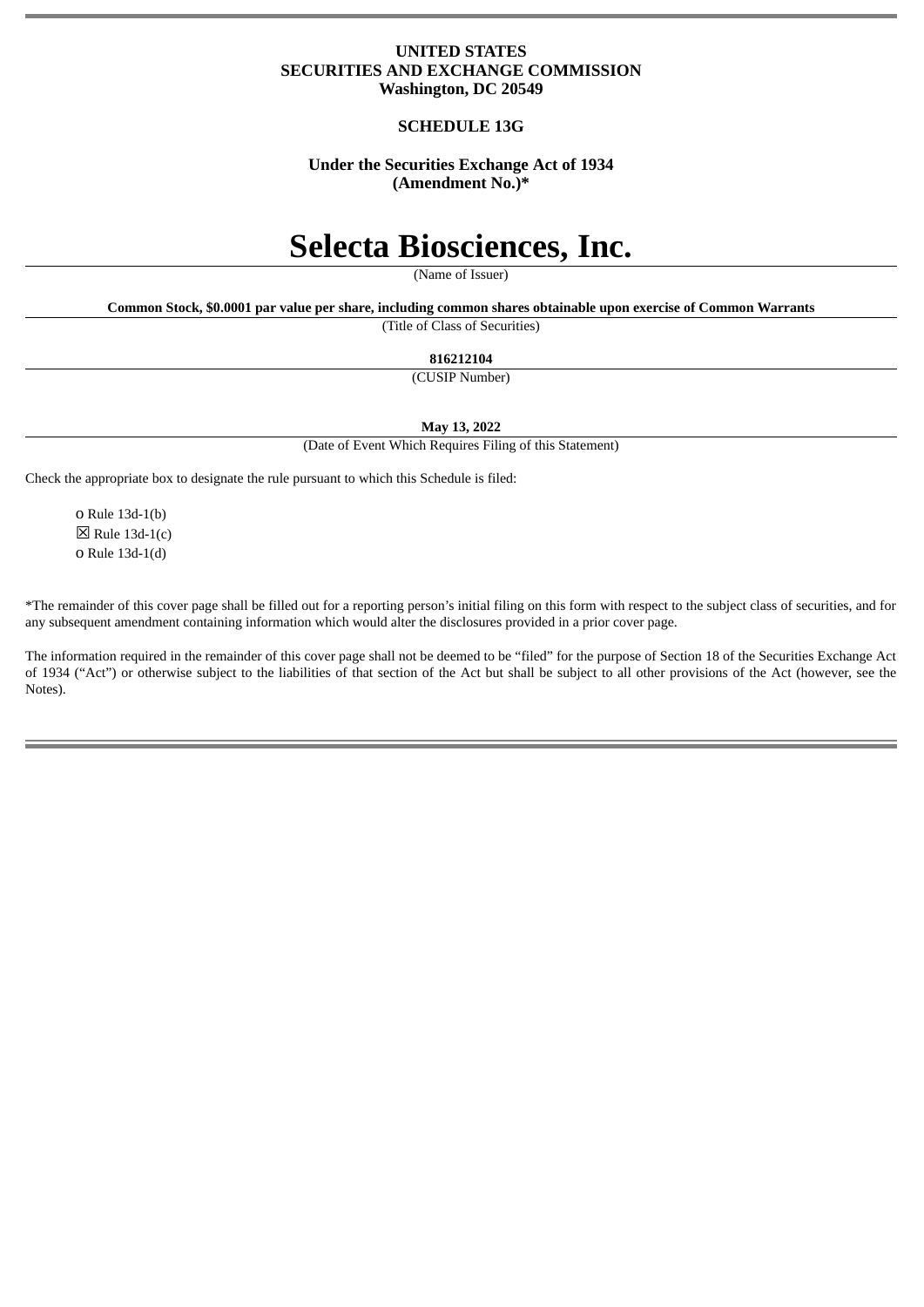| $\mathbf{1}$                                                                                                                                   | NAME OF REPORTING PERSONS                                                       |   |                                              |  |  |  |  |
|------------------------------------------------------------------------------------------------------------------------------------------------|---------------------------------------------------------------------------------|---|----------------------------------------------|--|--|--|--|
|                                                                                                                                                | Mangrove Partners Master Fund, Ltd.                                             |   |                                              |  |  |  |  |
| $\overline{2}$                                                                                                                                 | CHECK THE APPROPRIATE BOX IF A MEMBER OF A GROUP<br>(a) x<br>$(b)$ o            |   |                                              |  |  |  |  |
| 3                                                                                                                                              | <b>SEC USE ONLY</b>                                                             |   |                                              |  |  |  |  |
| $\overline{4}$                                                                                                                                 | CITIZENSHIP OR PLACE OF ORGANIZATION                                            |   |                                              |  |  |  |  |
|                                                                                                                                                | Cayman Islands                                                                  |   |                                              |  |  |  |  |
| <b>NUMBER OF</b><br><b>SHARES</b><br><b>BENEFICIALLY</b><br><b>OWNED BY</b><br><b>EACH</b><br><b>REPORTING</b><br><b>PERSON</b><br><b>WITH</b> |                                                                                 | 5 | <b>SOLE VOTING POWER</b><br>$\boldsymbol{0}$ |  |  |  |  |
|                                                                                                                                                |                                                                                 | 6 | <b>SHARED VOTING POWER</b><br>8,000,907(1)   |  |  |  |  |
|                                                                                                                                                |                                                                                 | 7 | SOLE DISPOSITIVE POWER<br>$\overline{0}$     |  |  |  |  |
|                                                                                                                                                |                                                                                 | 8 | SHARED DISPOSITIVE POWER<br>8,000,907        |  |  |  |  |
| 9                                                                                                                                              | AGGREGATE AMOUNT BENEFICIALLY OWNED BY EACH REPORTING PERSON                    |   |                                              |  |  |  |  |
|                                                                                                                                                | 8,000,907                                                                       |   |                                              |  |  |  |  |
| 10                                                                                                                                             | CHECK IF THE AGGREGATE AMOUNT IN ROW (9) EXCLUDES CERTAIN SHARES<br>$\mathbf 0$ |   |                                              |  |  |  |  |
| 11                                                                                                                                             | PERCENT OF CLASS REPRESENTED BY AMOUNT IN ROW (9)<br>$5.14\%$ (2)               |   |                                              |  |  |  |  |
| 12                                                                                                                                             | TYPE OF REPORTING PERSON<br>00                                                  |   |                                              |  |  |  |  |

(1) Includes 3,752,258 common shares obtainable upon exercise of Common Warrants.

(2) This percentage is calculated based on the sum of (i) 151,809,416 Shares outstanding as of April 29, 2022, based on information provided by the Issuer and (ii) 3,752,258 Shares issuable upon exercise of the Common Warrants.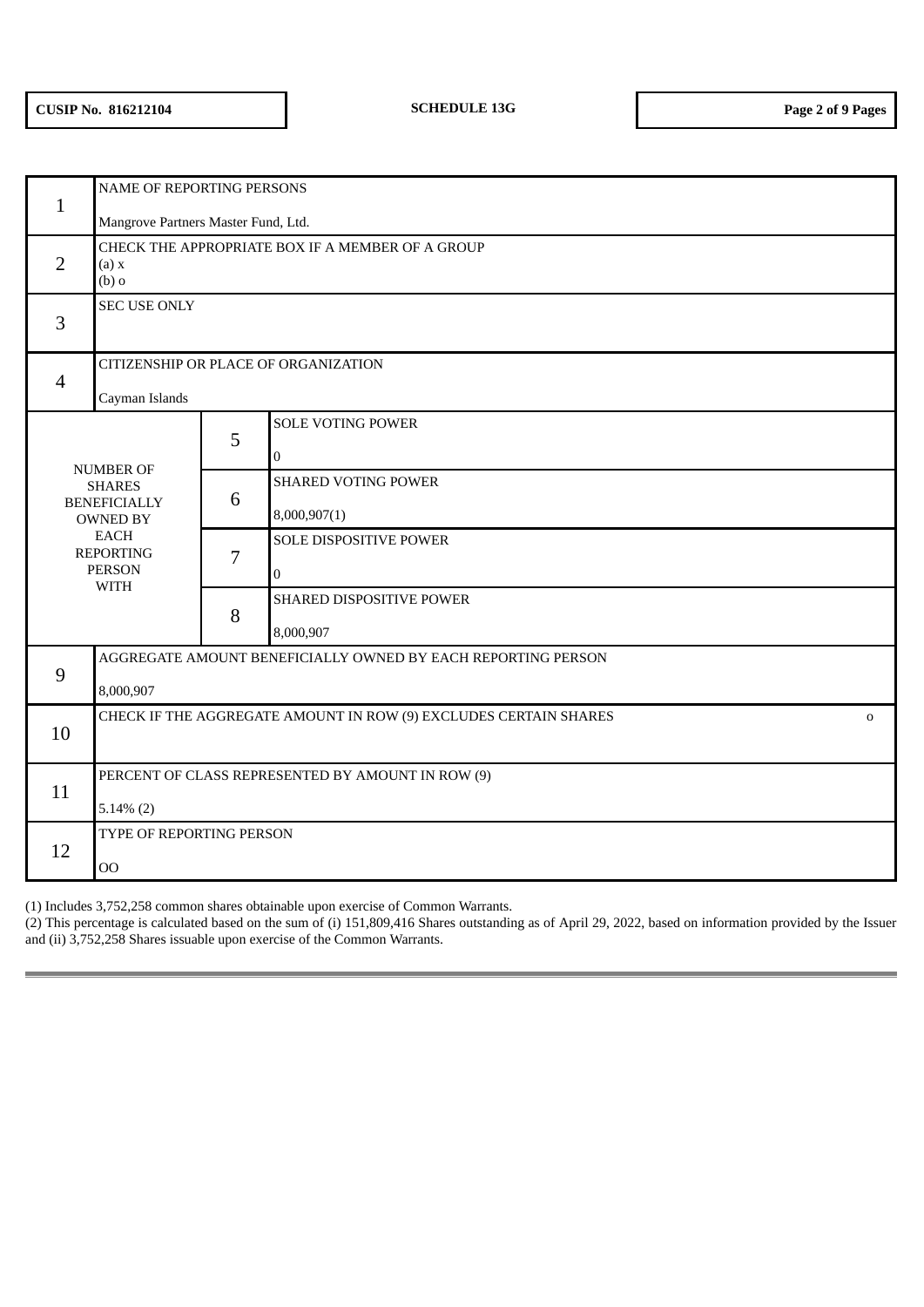| $\mathbf{1}$                                                                                                                                   | <b>NAME OF REPORTING PERSONS</b><br><b>Mangrove Partners</b>                    |   |                                          |  |  |  |
|------------------------------------------------------------------------------------------------------------------------------------------------|---------------------------------------------------------------------------------|---|------------------------------------------|--|--|--|
| $\overline{2}$                                                                                                                                 | CHECK THE APPROPRIATE BOX IF A MEMBER OF A GROUP<br>(a) x<br>$(b)$ o            |   |                                          |  |  |  |
| 3                                                                                                                                              | <b>SEC USE ONLY</b>                                                             |   |                                          |  |  |  |
| $\overline{4}$                                                                                                                                 | CITIZENSHIP OR PLACE OF ORGANIZATION<br>Cayman Islands                          |   |                                          |  |  |  |
|                                                                                                                                                |                                                                                 | 5 | <b>SOLE VOTING POWER</b><br>$\mathbf{0}$ |  |  |  |
| <b>NUMBER OF</b><br><b>SHARES</b><br><b>BENEFICIALLY</b><br><b>OWNED BY</b><br><b>EACH</b><br><b>REPORTING</b><br><b>PERSON</b><br><b>WITH</b> |                                                                                 | 6 | SHARED VOTING POWER<br>8,000,907(1)      |  |  |  |
|                                                                                                                                                |                                                                                 | 7 | SOLE DISPOSITIVE POWER<br>$\bf{0}$       |  |  |  |
|                                                                                                                                                |                                                                                 | 8 | SHARED DISPOSITIVE POWER<br>8,000,907    |  |  |  |
| 9                                                                                                                                              | AGGREGATE AMOUNT BENEFICIALLY OWNED BY EACH REPORTING PERSON<br>8,000,907       |   |                                          |  |  |  |
| 10                                                                                                                                             | CHECK IF THE AGGREGATE AMOUNT IN ROW (9) EXCLUDES CERTAIN SHARES<br>$\mathbf 0$ |   |                                          |  |  |  |
| 11                                                                                                                                             | PERCENT OF CLASS REPRESENTED BY AMOUNT IN ROW (9)<br>$5.14\%$ (2)               |   |                                          |  |  |  |
| 12                                                                                                                                             | TYPE OF REPORTING PERSON<br>00                                                  |   |                                          |  |  |  |

(1) Includes 3,752,258 common shares obtainable upon exercise of Common Warrants

(2) This percentage is calculated based on the sum of (i) 151,809,416 Shares outstanding as of April 29, 2022, based on information provided by the Issuer and (ii) 3,752,258 Shares issuable upon exercise of the Common Warrants.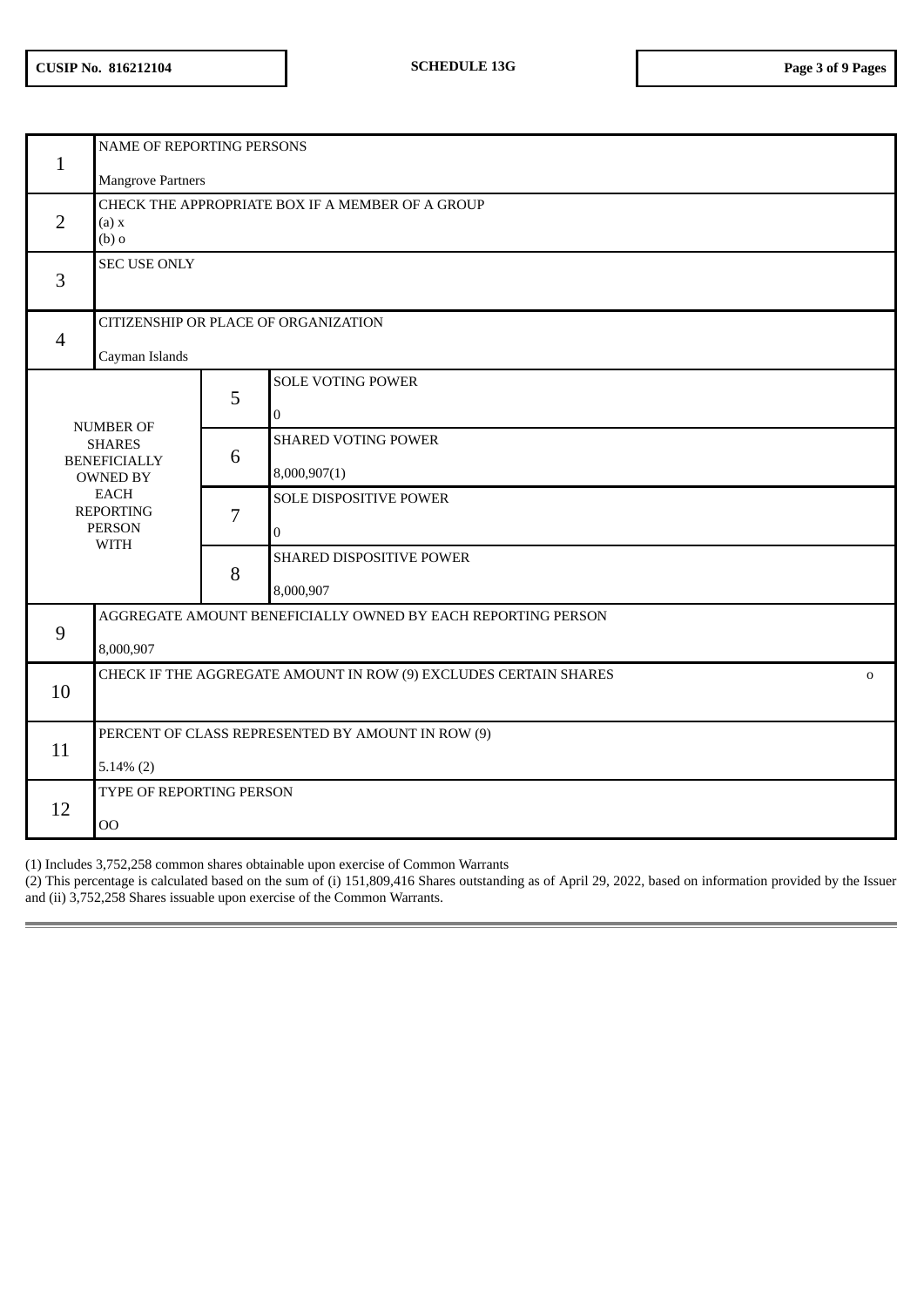| $\mathbf{1}$                                                                                                                            | NAME OF REPORTING PERSONS<br>Nathaniel August                                   |   |                                               |  |  |  |  |
|-----------------------------------------------------------------------------------------------------------------------------------------|---------------------------------------------------------------------------------|---|-----------------------------------------------|--|--|--|--|
| $\overline{2}$                                                                                                                          | CHECK THE APPROPRIATE BOX IF A MEMBER OF A GROUP<br>(a) x<br>$(b)$ o            |   |                                               |  |  |  |  |
| 3                                                                                                                                       | <b>SEC USE ONLY</b>                                                             |   |                                               |  |  |  |  |
| $\overline{4}$                                                                                                                          | CITIZENSHIP OR PLACE OF ORGANIZATION<br><b>United States</b>                    |   |                                               |  |  |  |  |
| NUMBER OF<br><b>SHARES</b><br><b>BENEFICIALLY</b><br><b>OWNED BY</b><br><b>EACH</b><br><b>REPORTING</b><br><b>PERSON</b><br><b>WITH</b> |                                                                                 | 5 | <b>SOLE VOTING POWER</b><br>$\mathbf{0}$      |  |  |  |  |
|                                                                                                                                         |                                                                                 | 6 | <b>SHARED VOTING POWER</b><br>8,000,907(1)    |  |  |  |  |
|                                                                                                                                         |                                                                                 | 7 | <b>SOLE DISPOSITIVE POWER</b><br>$\mathbf{0}$ |  |  |  |  |
|                                                                                                                                         |                                                                                 | 8 | SHARED DISPOSITIVE POWER<br>8,000,907         |  |  |  |  |
| 9                                                                                                                                       | AGGREGATE AMOUNT BENEFICIALLY OWNED BY EACH REPORTING PERSON<br>8,000,907       |   |                                               |  |  |  |  |
| 10                                                                                                                                      | CHECK IF THE AGGREGATE AMOUNT IN ROW (9) EXCLUDES CERTAIN SHARES<br>$\mathbf 0$ |   |                                               |  |  |  |  |
| 11                                                                                                                                      | PERCENT OF CLASS REPRESENTED BY AMOUNT IN ROW (9)<br>$5.14\%$ (2)               |   |                                               |  |  |  |  |
| 12                                                                                                                                      | TYPE OF REPORTING PERSON<br>IN, HC                                              |   |                                               |  |  |  |  |

(1) Includes 3,752,258 common shares obtainable upon exercise of Common Warrants

(2) This percentage is calculated based on the sum of (i) 151,809,416 Shares outstanding as of April 29, 2022, based on information provided by the Issuer and (ii) 3,752,258 Shares issuable upon exercise of the Common Warrants.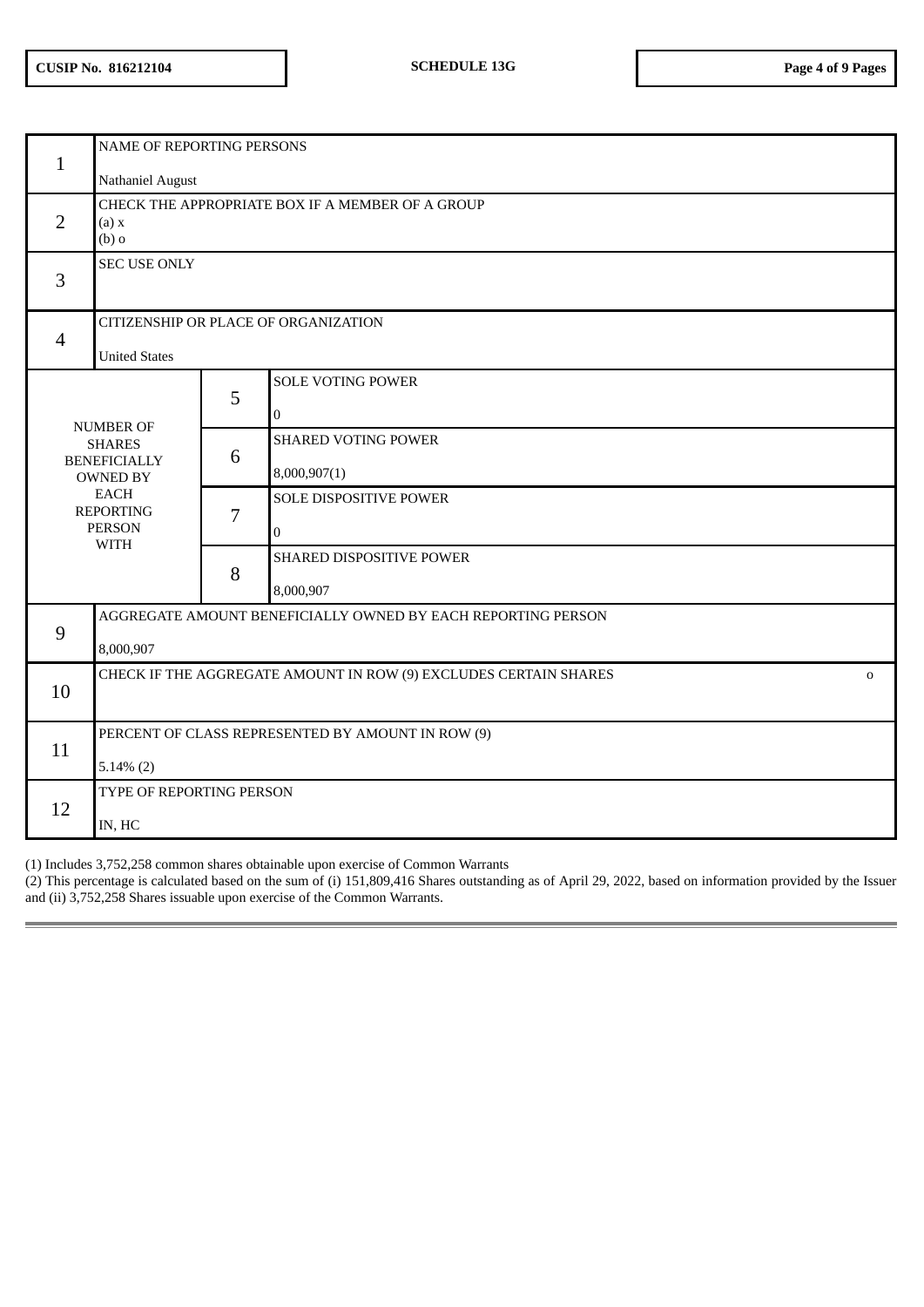#### **Item 1. (a) Name of Issuer**

Selecta Biosciences, Inc.

# **Item 1. (b) Address of Issuer's Principal Executive Offices**

65 Grove Street

#### Watertown, MA 02472

#### **Item 2. (a, b, c) Names of Person Filing, Address of Principal Business Office, Citizenship:**

Mangrove Partners, a Cayman Islands limited liability company, is located at c/o Maples Corporate Services, Ltd., PO Box 309, Ugland House, South Church Street, George Town, Grand Cayman, Cayman Islands KY1-1104 Mangrove Partners Master Fund, Ltd., a Cayman Islands limited liability company, is located at c/o Maples Corporate Services, Ltd., PO Box 309, Ugland House, South Church Street, George Town, Grand Cayman, Cayman Islands KY1-1104 Nathaniel August, a United States citizen, is located at 645 Madison Avenue, 14th Floor, New York, New York 10022 The shares of the Issuer which are the subject of this SCHEDULE 13G (the "Shares") are held by the Master Fund. Beneficial ownership of the Shares is also claimed by (i) Mangrove Partners which serves as the investment manager of the Master Fund, and (ii) Nathaniel August who is the principal of Mangrove Partners.

#### **Item 2. (d) Title of Class of Securities**

Common Stock, \$0.0001 par value per share, including common shares obtainable upon exercise of Common Warrants

#### **Item 2. (e) CUSIP No.:**

816212104

**CUSIP No. 816212104 SCHEDULE 13G Page 6 of 9 Pages**

#### Item 3. If this statement is filed pursuant to §§240.13d-1(b) or 240.13d-2(b) or (c), check whether the person filing is a:

- (a)  $\Box$  Broker or dealer registered under section 15 of the Act (15 U.S.C. 780);
- (b)  $\Box$  Bank as defined in section 3(a)(6) of the Act (15 U.S.C. 78c);
- (c)  $\Box$  Insurance company as defined in section 3(a)(19) of the Act (15 U.S.C. 78c);
- (d)  $\Box$  Investment company registered under section 8 of the Investment Company Act of 1940 (15 U.S.C. 80a-8);
- (e) o An investment adviser in accordance with  $\S 240.13d-1(b)(1)(ii)(E)$ ;
- (f)  $\Box$  An employee benefit plan or endowment fund in accordance with §240.13d-1(b)(1)(ii)(F);
- (g)  $\Box$  A parent holding company or control person in accordance with §240.13d-1(b)(1)(ii)(G);
- (h)  $\Box$  A savings associations as defined in Section 3(b) of the Federal Deposit Insurance Act (12 U.S.C. 1813);
- (i)  $\Box$  A church plan that is excluded from the definition of an investment company under section 3(c)(14) of the Investment Company Act of 1940 (15 U.S.C. 80a-3);
- (j)  $\Box$  A non-U.S. institution in accordance with §240.13d-1(b)(1)(ii)(J);
- (k)  $\Box$  A group, in accordance with §240.13d-1(b)(1)(ii)(K). If filing as a non-U.S. institution in accordance with §240.13d-1(b)(1)(ii)(J), please specify the type of institution: Not Applicable

**CUSIP No. 816212104 SCHEDULE 13G Page 7 of 9 Pages**

#### **Item 4. Ownership**

Information with respect to the Reporting Persons' ownership of the Units as of May 5, 2022, is incorporated by reference to items (5) - (9) and (11) of the cover page of the respective Reporting Person.

The amount beneficially owned by each Reporting Person is determined based on the sum of (i) 151,809,416 Shares outstanding as of April 29, 2022, based on information provided by the Issuer and (ii) 3,752,258 Shares issuable upon exercise of the Common Warrants, as the Issuer reported in its Form 10-Q filed with the SEC on May 5, 2022.

The filing of this SCHEDULE 13G shall not be construed as an admission that the Reporting Persons are, for purposes of Section 13(d) of the Securities Exchange Act of 1934, as amended, the beneficial owners of any of the Shares reported herein. Each of the Reporting Persons specifically disclaims beneficial ownership of the Shares reported herein that are not directly owned by such Reporting Person.

## **Item 5. Ownership of Five Percent or Less of a Class**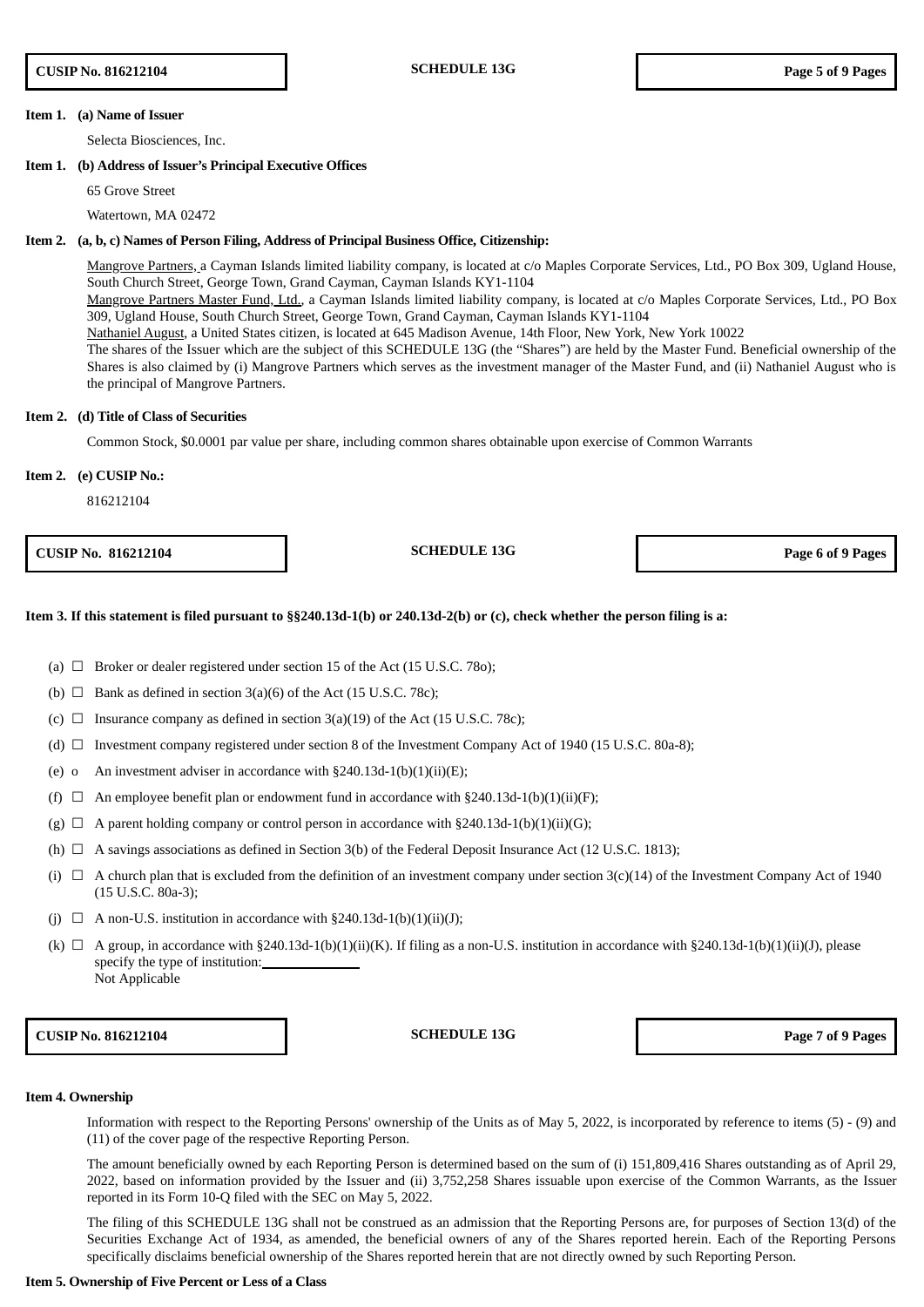If this statement is being filed to report the fact that as of the date hereof the reporting person has ceased to be the beneficial owner of more than five percent of the class of securities, check the following [ ].

# **Item 6. Ownership of More Than Five Percent on Behalf of Another Person**

Not Applicable.

# Item 7. Identification and Classification of the Subsidiary which Acquired the Security Being Reported on by the Parent Holding Company or Control **Person**

Not Applicable.

# **Item 8. Identification and Classification of Members of the Group**

See disclosures in Item 2 and Exhibit I.

# **Item 9. Notice of Dissolution of Group**

Not Applicable.

# **Item 10. Certification**

By signing below I certify that, to the best of my knowledge and belief, the securities referred to above were not acquired and are not held for the purpose of or with the effect of changing or influencing the control of the issuer of the securities and were not acquired and are not held in connection with or as a participant in any transaction having that purpose or effect.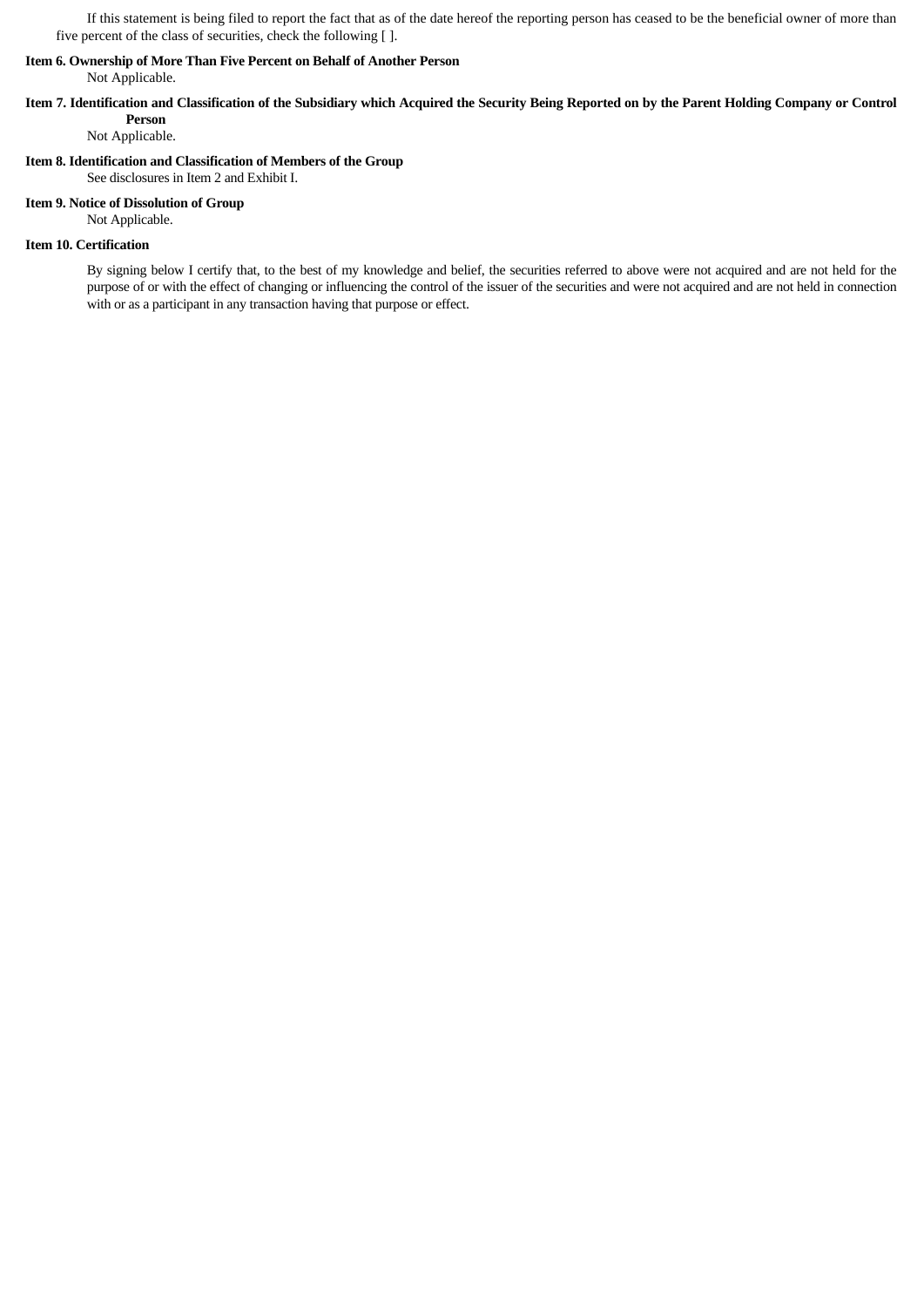# **SIGNATURE**

After reasonable inquiry and to the best of my knowledge and belief, I certify that the information set forth in this statement is true, complete and correct.

Dated: May 23, 2022

# **Mangrove Partners**

By: */s/ Nathaniel August* Nathaniel August, Director

# **Mangrove Partners Master Fund, Ltd**

By: */s/ Nathaniel August* Nathaniel August, Director

# **Nathaniel August**

By: */s/ Nathaniel August* Nathaniel August